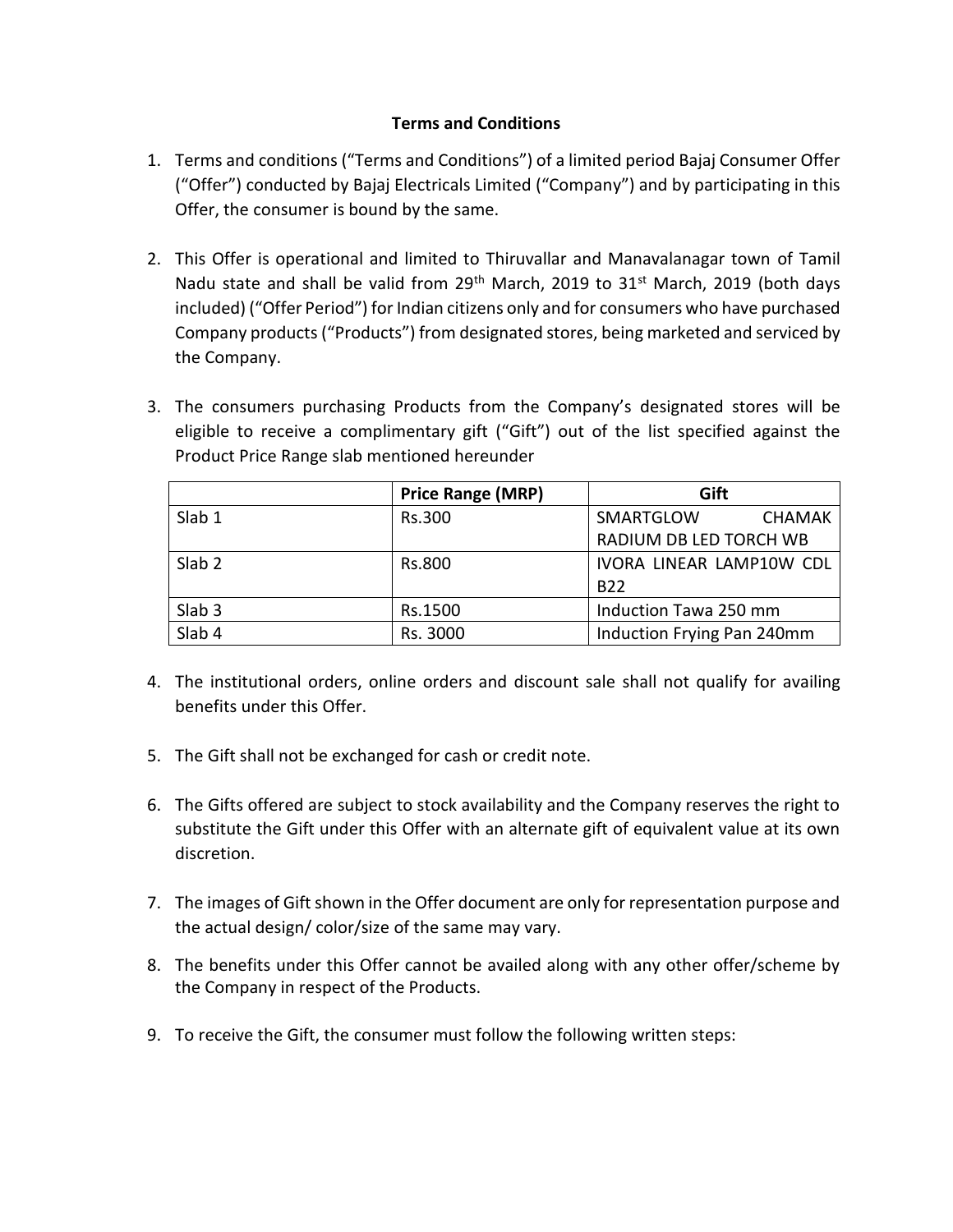- a. Purchase product from the designated stores in Thiruvallar and Manavalanagar town within the Offer Period. Any purchase after the lapse of Offer Period shall not be considered valid for any reason whatsoever;
- b. Collect the coupon from the same store from which the purchase was made, mentioning the value of the Product; and
- c. Produce the collected coupon along with the purchase invoice to a Company's canopy for receiving the complimentary Gift, subjected to the Terms and Conditions mentioned herein.
- 10. The Gift will be subject to the Offer Period mentioned in respect thereof. In the event of consumer failing to avail the Gift benefit within the Offer Period, then he/she shall have deemed to have waived the claim in respect thereof and the Offer period in respect hereof shall not be revived/ extended.
- 11. For availing the benefit of the Gifts, the consumer shall voluntarily assume all risks and dangers incidental to attending the respective outlets, and hereby waives any claims for loss, damage, personal injury or death against the Company, the management of the Company, the Agency, any agent of the Company, and all of their respective affiliates, agents, officers, directors, and employees.
- 12. The servicing on the Gifts shall be provided as per the Company's policy.
- 13. The Company does not accept any responsibility for any damage, loss, injury, or disappointment of any kind suffered by the consumer by availing the Offer.
- 14. The Company will not be liable for any loss or damage due to act of God, Governmental actions and/or other force majeure circumstances, and will not be liable to pay any amount as compensation or otherwise for any such loss.
- 15. This Offer is in no way sponsored, endorsed or administered by, or associated with any outlets/ their respective brands or any of its affiliates and by participating in this Offer the consumer shall release all such parties from any claims.
- 16. The consumers shall comply with the Terms and Conditions and waive any right to claim any benefit out of ambiguity in the Terms and Conditions and release, indemnify and hold harmless the Company, its affiliates, their respective officers, directors, employees, agents and representatives from and against any and all liability, loss, injury, damage, claim, cost and expense whatsoever arising directly or indirectly from the Offer.
- 17. The Company reserves its right to amend the Terms and Conditions of this Offer and/or extend the validity period and/or cancel/discontinue the Offer or any part thereof